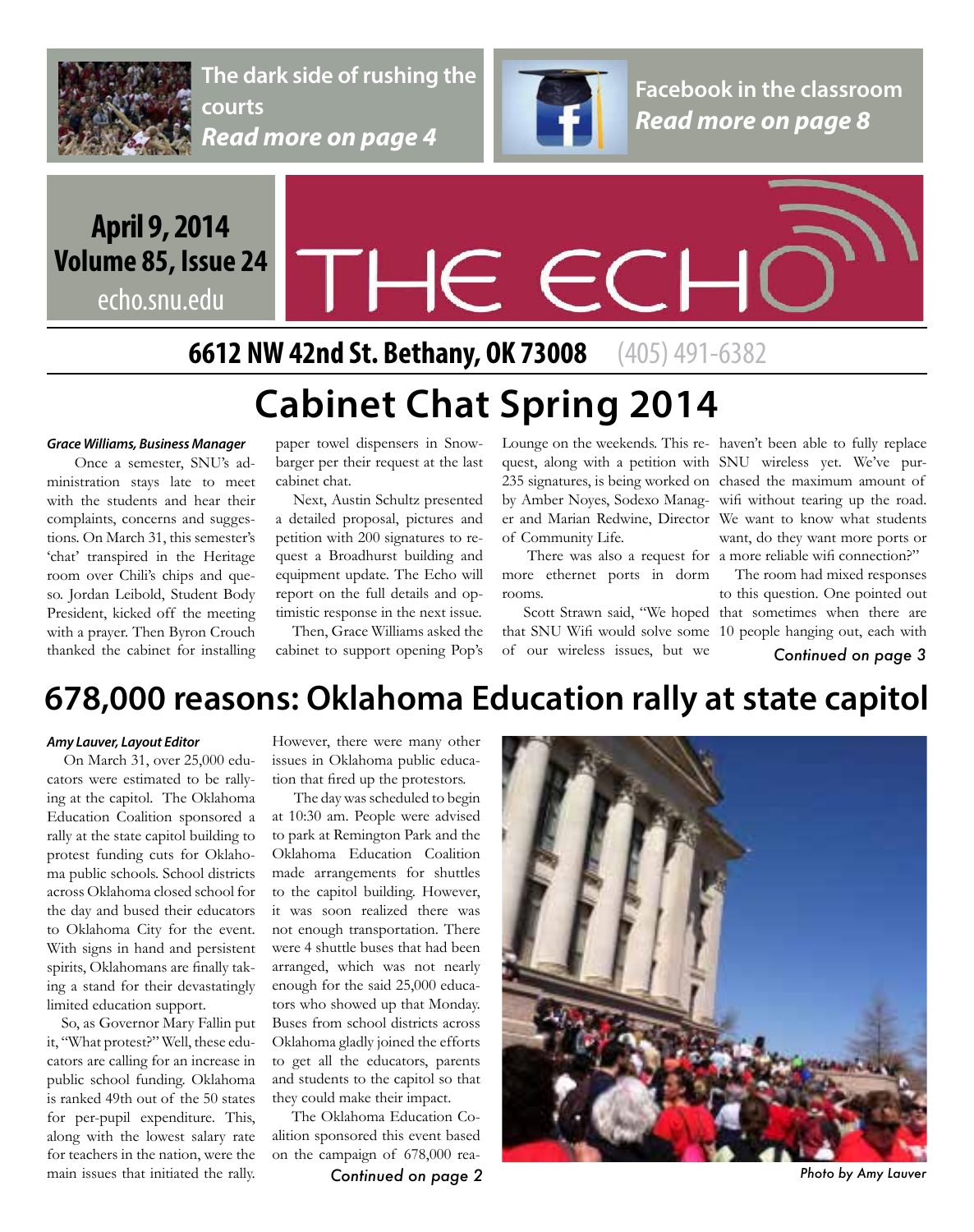## **The 2014 Undergraduate Research Symposium**

#### *Amy Calfy, Guest Writer*

 Over 30 students from Southern Nazarene University presented their original research at the 2014 Undergraduate Research Symposium last week.

 The 8th Annual Undergraduate Research Symposium was hosted on Friday, April 4th at Southern Nazarene University. Proposal submissions were accepted in early March. The symposium is open to not only SNU students but also to students from other universities. This year, there were several students from SCU and one from OU.

 The symposium followed the same format of prior years. Throughout the day there were nine separate panels, some of them taking place simultaneously. Each panel consisted of 3 to 4 students who all shared a paper or research project that they had worked on. In the middle of the day, there was a break from the panels for lunch, a poster session and the keynote address. The keynote speaker this year was Lauren Brand.

 The research symposium concluded at around 5 with a closing

ceremony. During the ceremony, awards were presented to the winner of each panel.The panels were all judged individually. The scores for each student were determined by the quality of their research and how well they presented that research.

 Every year, the Undergraduate Research Symposium continues to grow. It is a great opportunity for students who want or need experience presenting research. One can perform completely new research specifically for the symposium or present an old paper or project

written for a previous class.

 Not only is presenting at the Undergraduate Research Symposium a useful experience for any student, it's also a great addition to a resume. The research symposium accepts proposals from any field and is open to all students. So, over the coming year, find that research project you were always fond of, brush off the dust and submit your own proposal next spring, for the 9th Annual Undergraduate Research Symposium in 2015.

## **678,000 reasons: Oklahoma Education rally cont.**

*"As Governor* 

*Mary Fallin put it,* 

*'What protest?'"*

sons why Oklahomans need to be standing up for education, alluding to the number of students enrolled in Oklahoma public schools. While the funding is important to receive, educators were really asking for the focus of public education to be put back on the kids.

 People held signs up at the rally that proclaimed things such as, "Stop playing politics with our kids," "Our students are worth more than 49th" and, a personal favorite, a picture of the state of Oklahoma with education written on it going down a toilet. Among the protesters were students themselves. Some held signs that read "Is my education not worth it?" and "Make some change so you can change our future." Another fiery issue among the educators is the emphasis on testing in the classroom. Protesters held signs reading "Students are more than a score," "Let teachers teach" and "Rotten to the core" [referring to common core curriculum].

 These teachers did not just come to protest. They came with resolutions. There is potential for \$360 million state revenue that could, in



part, be available to public education. The ralliers were asking legislators to vote yes for House Bill ally address their legislators and 2642, which

would allow for an annual automatic funding increase titled the "Securing Educational Excellence

Fund." Through the appropriations of the income tax and tax incentive programs more fund-

Teachers went inside the capitol building during the rally to personlawmakers.

 With 2014 being an election year, the Oklahoma Education Coalition asked educators, parents and

ing could be given to education. City on the day of the rally. The gotten. students to fight for the need for better funding. They simply asked people to try to be in Oklahoma

turnout exceeded everyone's expectations. The state Superinten-

dent of Schools said, in regards to the rally turnout, "a testament to the importance of education." Yet, Janet Barresi did not make an appearance at the rally and neither did Governor Fallin.

 As educators gathered on the south side of the capitol building, facing a line of legislators and holding signs calling for change, Oklahoma teachers took a stand, showing education is not to be for-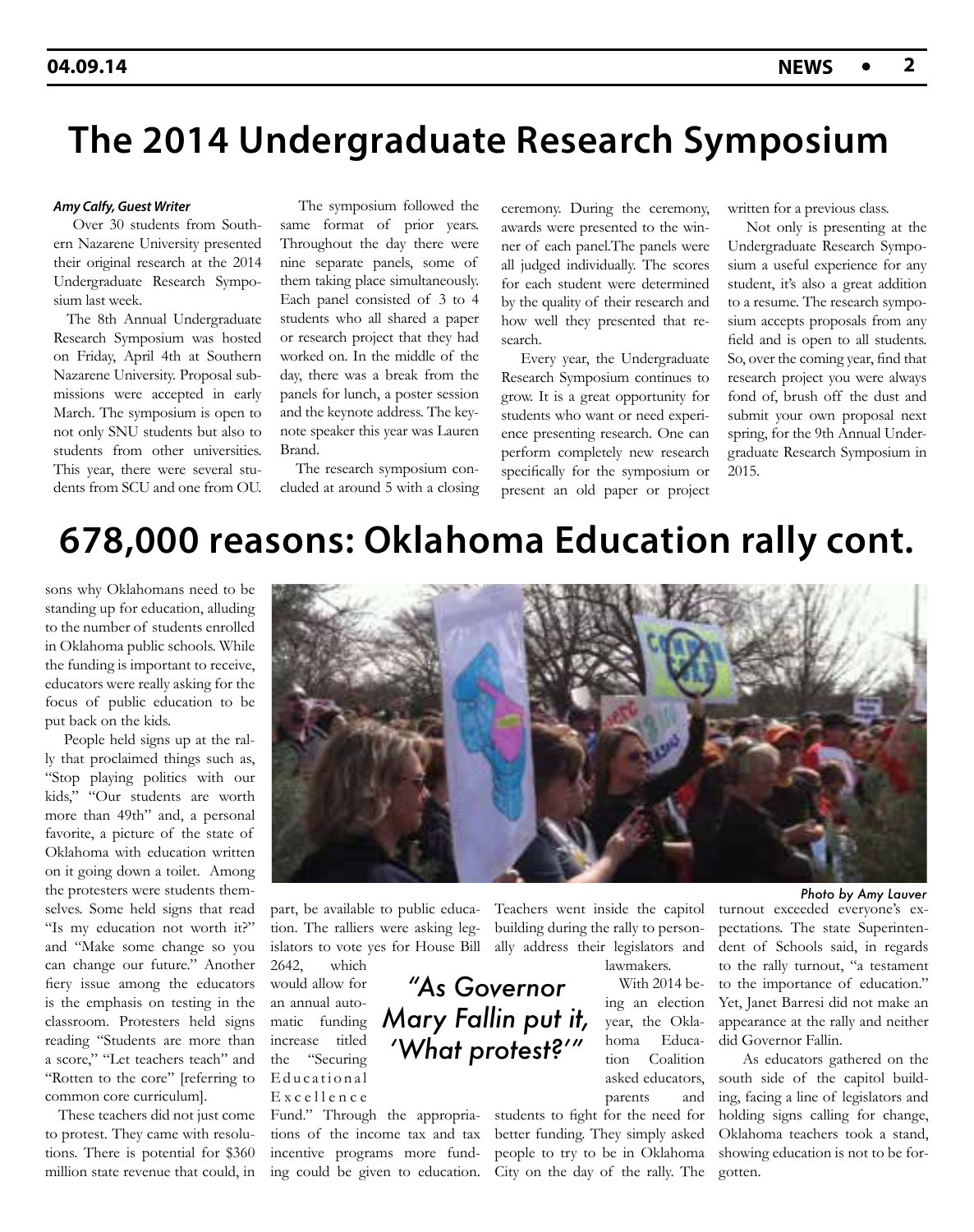## **Cabinet Chat Spring 2014 cont.**



*Photo by Jonathan Hane*

multiple devices, that a good wifi connection would be best. Another student pointed out that it is nice to be able to plug into an ethernet port when taking a test or having a skype interview, so you can be sure the connection is stable. If you have a strong opin-

ion about ethera more reliable wifi, email Scott Strawn.

 Over spring break, a group of and saw trampolines on the cam-

pus grounds. They asked if SNU could pursue this option. Administration responded that they would be willing to call the insurance company and ask. They cautioned that it could cause a raise in tuition if trampolines were implemented.

 The last item on the official agenda was to pitch a pipedream for Hatley hall. Students would like to put a rock climbing wall, racquetball courts and, potentially, a coffee shop in the former girl's dorm.

net ports versus " This resulted in an said, "We are not Dr. Redwine reserving Hatley for anything, but it is a structurally sound building. We do not want to ing, and we hope that someday our

> enrollment will get to the point where we need to reopen at least the first floor [for housing]."

> The floor was then opened for student audience members to ask questions. The first question was regarding the clarification that

was recently added to the dancing policy. SNU's definition of what constitutes social dancing was recently updated to be more specific and now more closely resembles that of the Nazarene manual. This clarification will be updated on the website soon.

 Finally, students wished to discuss the punitive system at SNU. Students said that the punishment system is confusing and seems like it is different for every person.

 The administration responded that their goal is to create an atmosphere of mercy which requires them to look at each case individually. Decision makers look at whether the incident involved others and what steps can be taken to support the student in making a lifestyle change.

 One student asked a specific question, "Are girls who get pregnant dismissed from SNU?"

Michael Houston responded,

"We do not dismiss them. We require that she move off campus by the end of her first trimester because of her compromised immune system. She can choose to take time off or whatever her needs may be. If the father of the baby also attends SNU, we ask that he mirror her decisions such as taking time off from school."

 Dr. Gresham gave insight into the general discipline process. "We had consultants who told us about a university that has a zero tolerance lifestyle covenant. They do not spend the amount of time that it takes our staff to go through hearings and potentially help provide treatment for students with issues. That school has a very high rate of students who are kicked out under this policy."

 Dr. Gresham then asked the room of students if they prefer the time consuming, subjective process that SNU currently has or a zero tolerance policy. The majority of students who chose to participate in the vote said they liked the current policy. He also said that the staff is aware that many students are not caught in wrongdoing but that is because of the code of silence that student keep on campus. This caused one student to reflect on why he does not tell on other students he saw doing wrong. This resulted in an interesting conversation on balancing mercy and justice and what true friendship looks like.

 Dr. Mike Redwine reminded students that Dr. Gresham receives phone calls often from people saying the punishments are both too lenient and too harsh.

 Communication between students and administration is important for the health of the institution. Make your voice heard by talking to your SGA representatives, write about your opinions in The Echo, personally meet with or email the cabinet members and/or attend next year's cabinet chats!

students visited and justice and what **change** the struc-Rice University *true friendship looks* ture of the build*interesting conversation on balancing mercy like."*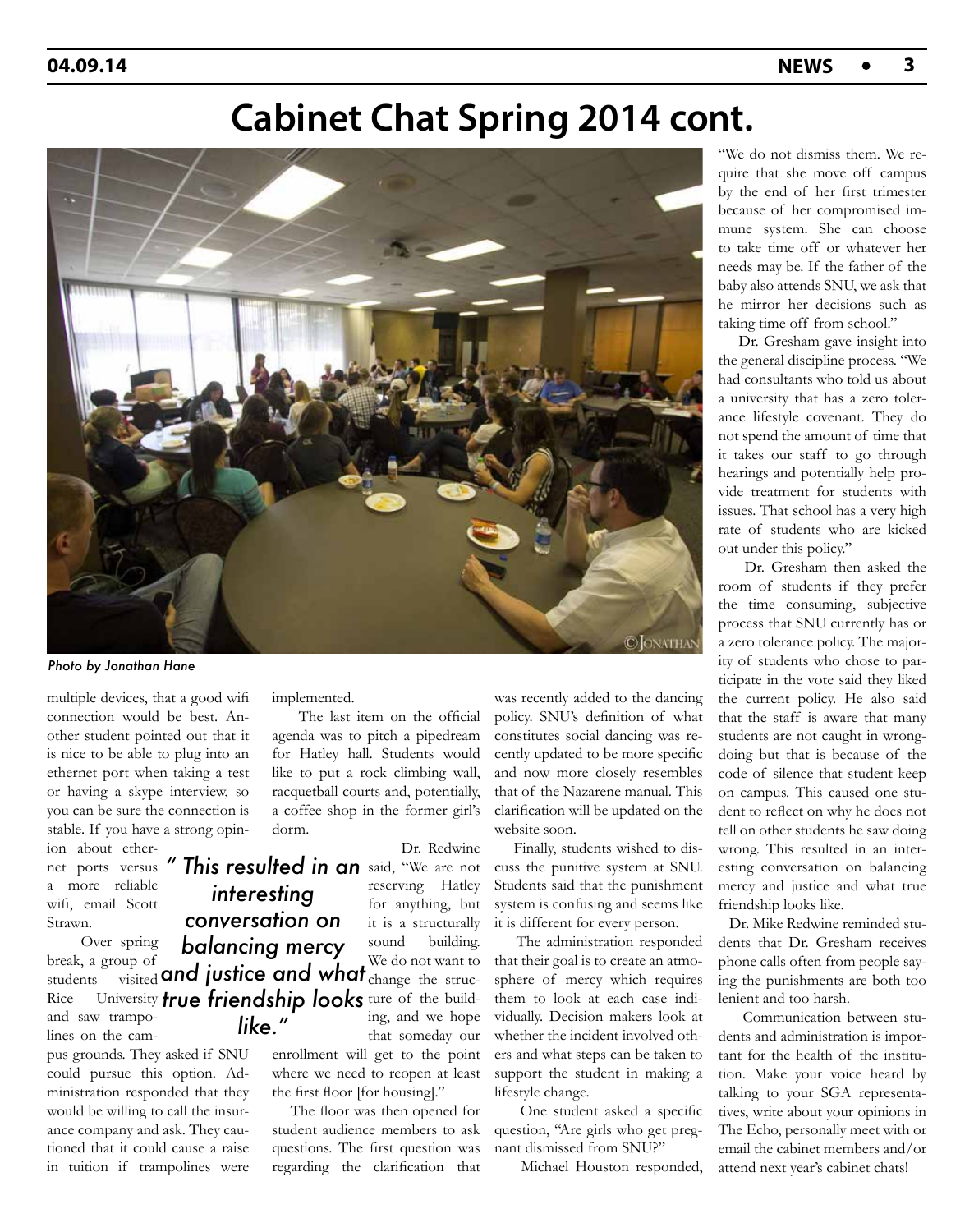# STORMSPORTS

TheEcho • April 9, 2014 • Page 4

# **The dark side of rushing the courts**



#### *Carlos Font, Staff Writer*

 As humans and sports fans, we always appreciate and find sympathy for the weaker team. Yes, I'm talking about the famous "Underdog." There is nothing more exciting than cheering for the underdog, but there may be a problem when the "underdog" wins and manages to upset the stronger team.

 A trend has developed in collegiate sports of fans storming the court or field when their "underdog" wins. Recent incidents have brought up some questions, speculations and controversy about how dangerous it is for players, coaches and even fans to storm the field. All we see on TV is a bunch of happy and excited fans

*SNU*

but spectators may not understand the dark and dangerous side of this celebration.

 Roy Glier's article for Bleacher Report notes relevant examples of how dangerous it can be to storm the court. For example, Glier describes the risk to team managers trying to collect and pick up water bottles and towels while there are a hundreds of fans mocking and surrounding them. Glier follows this scenario with other potentially dangerous circumstances. "What about this scene: referees running for their lives with their heads down toward an exit tunnel, hoping they don't get sideswiped by some drunk kid. Or this one: a fan runs out of the stands and

onto the court during a timeout, confronting a coach face-to-face," Glier hypothesizes. Glier states that the rushing of the court is not as dangerous as the Running of the Bulls, but just wait, some administrators say. Just wait. One of these days, there is going to be an incident, a blow to the back of the head, a 130-pound student caught in a stampede, a 240-pound athlete fed up with the abuse or a fan bent on violence. Then these overenthusiastic fans will not seem merely like innocent participants in celebration.

 In the same article, Glier interviewed a student from South Carolina University, asking him about rushing the court after South Carolina had won an upset against Ken-

tucky. "It is an adrenaline rush," admitted the student. "It just took one person to say 'Hey, let's storm the court' and people started getting up from their seats and getting in the aisles and walking down toward the floor. It was great."

 But as great as joining athletes on their respective fields is, it can be dangerous. "We had just finished a game and a player from the home team—the home team, not the visiting team—had fallen to the floor," said a veteran referee, who is not permitted by the conferences he works for to use his name with the media. "The students—his own fans—were jumping over him trying to get on the court. He was on the ground trying to get up from an injury. He was 15 feet away from me and I couldn't get to him because of the crowd. Thankfully, his managers and teammates got him out of there. You can get hurt in these rushes of the court." Georgia University's Athletic Director, Greg McGarti, reflected on this issue. "Unfortunately, it might be that something tragic is going to happen to get the point across that these court-stormings are serious business," McGarti concludes. While the energy and fun of rushing your winning team's court is tempting, it is important for fans, athletes and coaches alike to keep in mind the risk of getting caught up in a dangerous stampede.

Keep up with results and scores at **snuathletics.com**

*Athletics*

 $\overline{a}$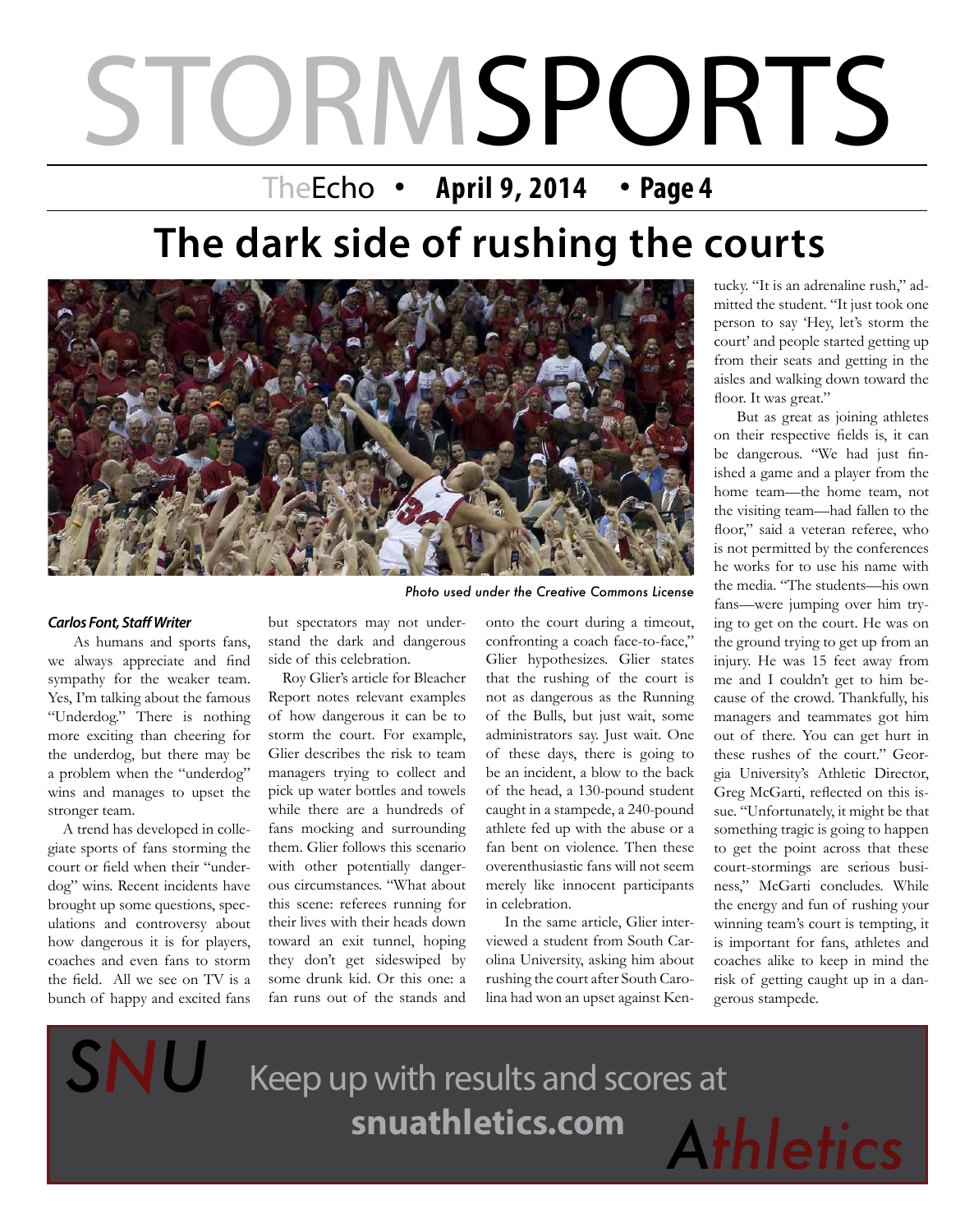## **"Psycho" coach who busted your bracket**

#### *Saydi Dowd, Staff Writer*

 There has been a lot of talk of the coach who ruined everyone's March Madness brackets, with the upset of Duke. Who is this "psycho" man of a coach? Well, his name is Bob Hoffman, and you may be surprised to know that he men's basketball coach at Mercer is one of our very own!

 Bob Hoffman was born July 18, 1957 in Oklahoma City. He was a graduate of Putnam City High School and attended Oklahoma Baptist University where he played basketball. Upon graduating, he was hired at Piedmont High School, just northwest of Oklahoma City. Hoffman then came to us at SNU. Hoffman was Southern

ball coach in the 1980's where he won the NAIA Championship in 1989. From there, he returned to his alma mater where he coached the men's team for the following ten years.

Nazarene's head women's basket-Duke and ruining a lot of March Coach Hoffman is now the head University in Macon, Georgia. Mercer is the only private college in Georgia with an NCAA Division I athletic program. Recently No. 14 in the Sweet Sixteen, Mercer went up against No.3 Duke as the obvious underdog. However, sports fans clearly underestimated the Oklahoma-native and his team. When it was all said and done, they came out on top 78-71, upsetting

Madness brackets.

 This victory came as no surprise to Bob Hoffman and his team. They knew they were going to win, and did not care about the name on their opponent's jerseys. Mercer withstood a barrage of three-point shots by Duke (15-37) and never let their favored foes pull away. Duke held a slim 35- 34 lead at the half and even led 63-60 as the clock ticked under three minutes remaining. Mercer guard Anthony White Jr., one of five seniors in the starting line-up, then drained a three-point shot to even the score 63-63. From that point on, Mercer made 11 of 13 free throw attempts to close out its first NCAA Tournament win in school history.

 Hoffman has been a successful coach in all levels, so it is no wonder that he pulled off one of the biggest Sweet Sixteen upsets in history. When interviewed after the game, Hoffman told reporters, "Well I'm a psycho. I mean, I'm just a big psycho. Whatever I do, I'm all in. Whether it's at church worshipping, if it's on the floor coaching, if it's eating fried chicken, getting my iced tea, I'm all in. I'm going to give all I got and that's just how I'm wired."

 Maybe it's just an Oklahoma thing, or maybe even something about Southern Nazarene, but one would like to think that we all have that drive inside of us. Hopefully we're all a little "psycho!"

Contribute to *Have something you want to see in The Echo?*

**Come to our meetings: Tuesdays at 5:30, room 221 in the Library**

**Send a letter to the Editor**

**Leave a comment on our website**

Email Ronna Fisher (rfisher@mail.snu.edu) with questions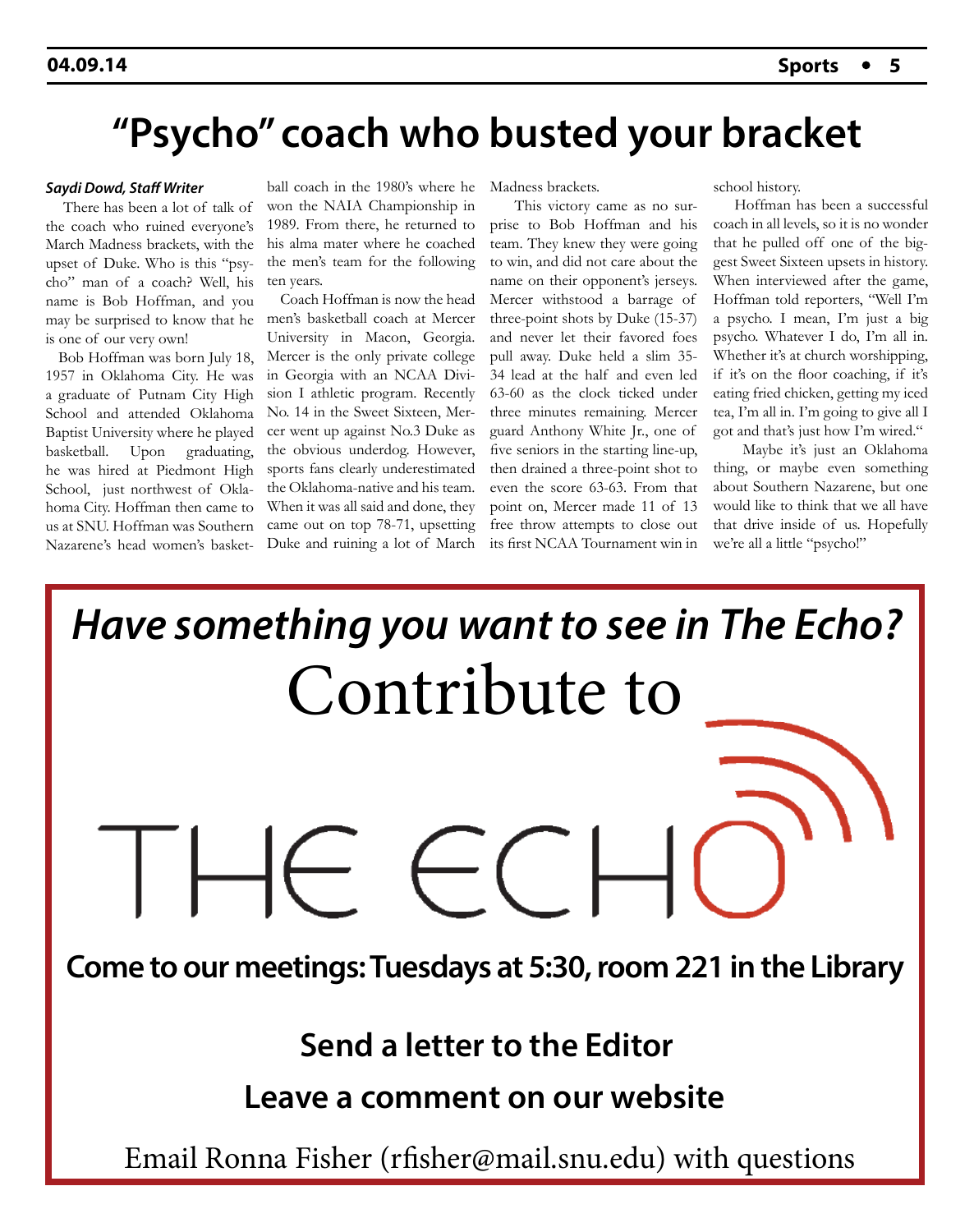## **Lebron James: a truly valuable player**

#### *Cass White, Staff Writer*

 The NBA's four time Most Valuable Player, two time Champion and one time scoring leader LeBron James had another outrageous night a few weeks ago when he combined 61 points against the sixth best defensive team in the league the Charlotte Bobcats.

 During his after game press conferences interviews, LeBron said "After three quarters, I wanted to hit 50 on the home floor, this is the first time I've scored 50 on the home floor. I've done it so many times on the road and it's great to be able to do it in front of these fans."

 In another game, it seemed unlikely that James would continue playing during the fourth quarter when the Heat ahead by 10+ points the entire final quarter.

 So what made LeBron James want to continue to stay in this apparently decided game? Did he want to make history? Could he have been making a statement that he is the Most Valuable Player in the league? Or was his decision based on the fact that the Heat was playing against his idol's, Michael Jordan, former team.

 James has played in over 900 games in his 11 year career but he has never had a game that can be compared, or even comes close, to this 61 point game. James did not only establish his own new scoring title but he also established a franchise scoring title

for the Heat. Prior to this night, the highest scorer for the team was Glen Rice in April 15, 1995 in a game against the Magic. Rice had a 56-point game, still a remarkable accomplishment in the NBA.

 If making history was Lebron's goal, than it was most definitely accomplished. James had an efficient night of shooting: 22 of 33, 8 of 10 from the three point line and 9 of 12 from the free throw line. Lebron had only two turnovers all game and the Heat won 124-107.

 During this game, you could see the fire in the player's eyes and the flames flying out of his nostrils. LeBron was playing aggressive and possessed with a passion to score, which is very uncommon of him. Despite having gone to the Championships three years in a row, James remains determined, chasing the MVP award this year as well.

 Lebron appeared confident after his achievement. "I tell you guys all the time, every night I go on the floor I'm going to be the MVP," James told reporters after the game. "MVP for this league, MVP for this team, MVP for me, for myself. I have a responsibility and I try to put that into the forefront every night." After a 61 point personal and team best, Lebron has demonstrated this commitment to being a truly valuable player.



*Photo used under the Creative Commons License*

### Upcoming Campus Events SGA Events Sports

April 11 - Lip Sync @ 6pm

## Misc.

April 11 - College Days

April 14-18 - Human Rights Awareness week

April 14 - Percussion Ensemble @7:30pm

April 15 - Symphonic band concert @7pm

April 10 - Student life event at home Tennis match starting @ 1:00pm

April 11 - Home baseball game @ 1:00pm

April 12 - Student life event at home baseball game @12:00pm

April 15 - Student life event at home softball game @ 2:00pm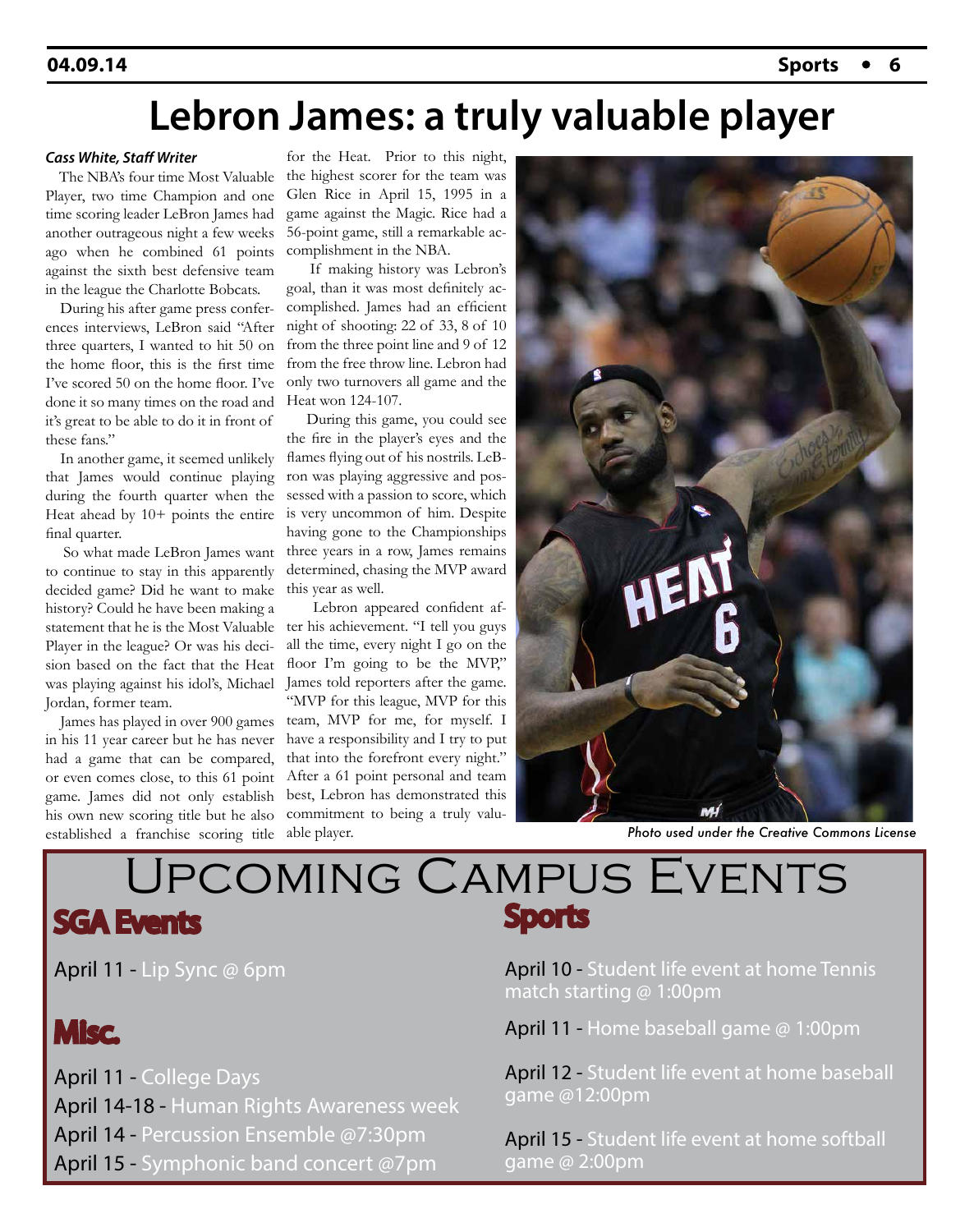# **Lebron James: a truly valuable player** OPINIONS

### TheEcho • April 9, 2014 • Page 7

## **Going the Distance: long distance relationships**

#### *Katelyn Lamb, Content Editor*

 If you have gallivanted in the realm of romance for any length of time, you are probably familiar with the old colloquialism, "Absence makes the heart grow fonder." Whether you have been the recipient of this cliche or are guilty of perpetuating it yourself, I'm sure you've noticed that this kitschy phrase falls a little short in providing any actual help for those living with in a far away love. While absence can make the heart grow fonder, it can also make it grow harder. After dating long distance for over a year, I will attempt to offer here what, I hope, is slightly more beneficial advice for those who likewise are separated from their sweethearts.

Embrace the present situation, both its good and bad. If you are doing long distance, it is likely because of a circumstance (a job, attending school, etc.) that is beyond your control. Knowing and accepting that this is the reality of your relationship for now is important to you and your significant other's peace. Give yourself freedom to acknowledge and talk about the



lame aspects of it but also be willing to embrace the positives of the setup. While missing regular weekend dates is hard, being apart also gives you a unique opportunity to get to know one another in a different way than daily interaction does. Communicate, communicate, communicate! When you are unable to see and spend consistent time with your boyfriend or girlfriend, the best thing you can do for each other is to talk. Because your companion won't see you daily and may not be able to guess what you are thinking and feeling, you have got to talk about these things. Share stories of your daily lives, jokes with your friends and activities you are doing! But also

*Photo used under the Creative Commons License*

remember to make deeper conversation a priority; if this doesn't happen organically, be prepared to ask very direct questions about how the other person is feeling or what they are learning or struggling with. This will keep your relationship growing even though you're far apart.

*Continued on page 9*

## **Food talks: What your diet says about you**

#### *Summer Howard, Staff Writer*

 Have you ever felt terrible while eating a hamburger next to your vegetarian friend who is munching on a salad? Don't put yourself down; like many other things in our world, what we eat can be shaped by our personalities and our upbringings. But what exactly does our diet say about us?

 Recent studies show that vegetarians' personalities depend on where you live. In America, the 17% more vegetarians compared ly based on their cultural back-

majority of participants who were to America. Because Indian sovegetarians expressed more liberal ciety reinforces the belief in not opinions in regards to environmen-harming nature through its multitally concerned questions than their religious culture, (that of Hinducompanions who are omnivores. ism, Islam and Buddhism) it's no However, when asked questions surprise that regardless of whether about their views on the environ-or not you're a vegetarian in India, ment and authority, "there [were] you're most likely environmentally no significant difference[s] between friendly. In contrast, vegetarians vegetarians and non-vegetarians" in in the United States are classified some places, like India. This is de-as the tree-huggers. Consequently, spite the fact that India has at least vegetarians are labeled different-

grounds.

 For vegans, who do not eat or use any animal products, there hasn't been any prominent research showing trends in opinions and practices. Since vegetarians and vegans have a similar (but definitely not the same) diet, it can be assumed that a vegan is seen as more concerned about nature in America and seen as a person with just a different diet in other

*Continued on page 8*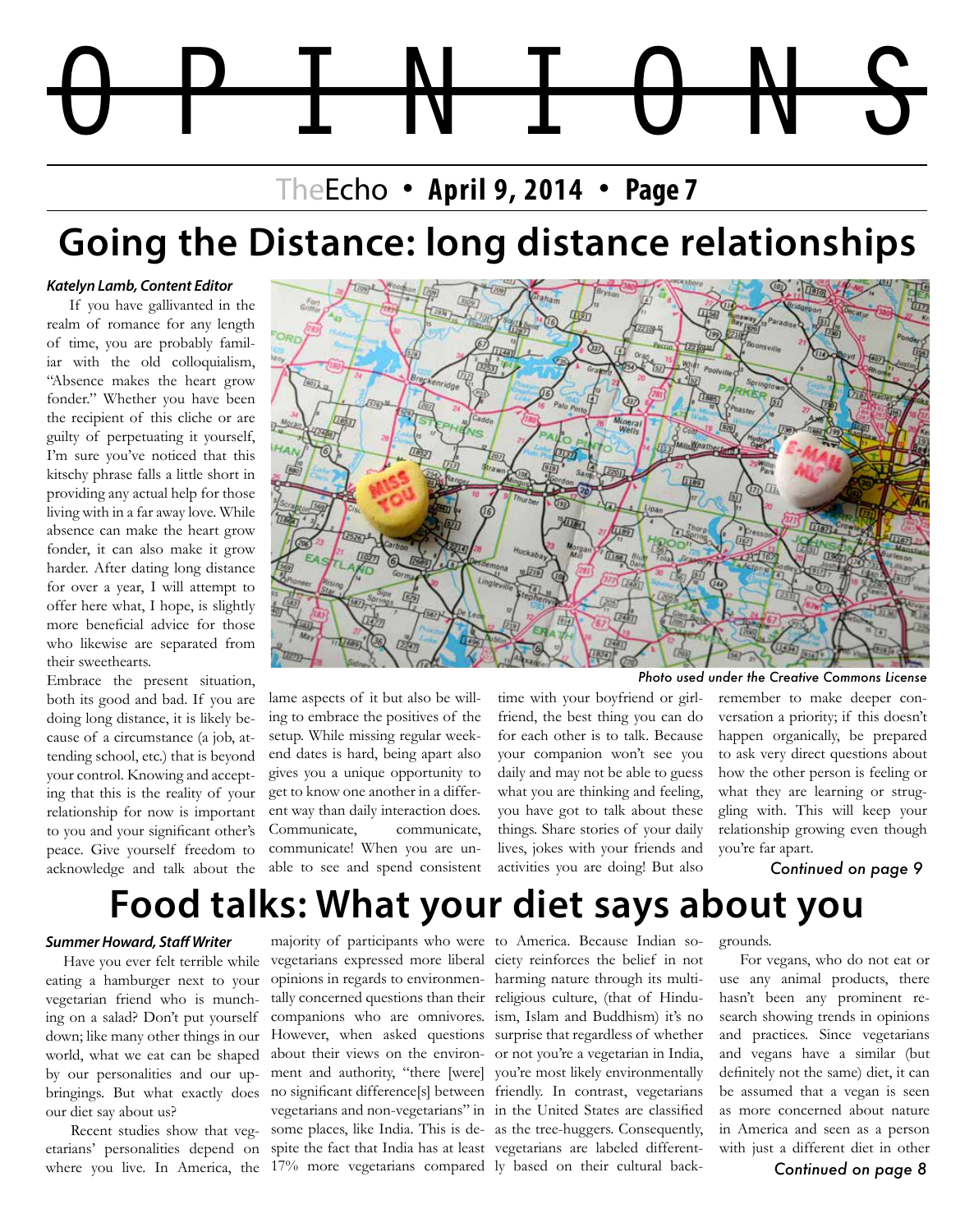## **The success of Facebook in the classroom**

#### *Claressa Cortesio, Staff Writer*

 Facebook is growing in popularity and has crept into the classroom. It's no surprise. Have you ever found yourself blanking out during a lecture and wishing you could check your status? If social networking is one of the biggest distractions during class time, maybe we should figure out a way to harness that obsession. The real question is, how many of us would enjoy and even participate more in class discussion if they were on a Facebook page?

 In the article Experimenting with Facebook in the College Classroom, Nisha Malhotra, PhD said that she discovered 99% of the students in her research method class were Facebook users, routinely checking for updates 10- 20 times a day. She decided to try crafting Facebook obsession into something useful. For her students, she created a relevant Facebook page with course material on it with excellent results.

 "The students quickly formed study groups outside of class, exchanged articles and helped each other. Overall, they performed better than the non-participating students," Malhotra commented. But while the process of moving

classroom material onto a Facebook page had advantages, it was still a learning process.

 According to Malhotra, students prefer a closed group. They are apprehensive about asking questions in open groups where their Facebook friends can judge them as scholastically inept.

 Dr. Gina Weaver, a professor at SNU, agrees that while the majority may not care either way, classroom discussion on Facebook has the ability to bring out the best in people. When asked whether she thinks students enjoyed Facebook for class discussion, she replies, "With my Literary Theory class, a survey I gave at the end of the semester overwhelmingly confirmed that students did enjoy it and feel it created more of a sense of community for the class as well as encouraging them to apply the material to 'the real world.'"

 Not only did Weaver say students enjoyed Facebook discussion, she also claims that it was enjoyable for her, as a professor. "I also enjoyed having an easy way to share "extras" (such as articles, pictures, etc.) with the class in a format that's easy to use, as opposed to just linking them on Moodle. People are MUCH more



*Photo used under the Creative Commons License*

likely to click a link on Facebook (especially since it gives you a preview) than they are on Moodle. When I linked things before on Moodle, students rarely, if ever, checked them out."

 But are there solutions for the students who are not Facebook fans? Weaver says that she "encourages students to create a dummy account just for the class if they don't feel comfortable linking their real account to the group. I also try to be sure they are aware that they are not required to "friend" me in order to be part of the group."

 While many students enjoy Facebook as an outlet for digital learning, obstacles in this method may still exist. Time and a bit more experience will tell if the use of Facebook for academic purposes proves efficient.

## **Food talks: What your diet says about you cont.**

parts of the world. This assumption, however, still can have much to do with the upbringing of the person, because our background shapes our personalities and views of the world. Personally, I believe that vegetarians and vegans are not simply advocates for animal rights but advocates for healthy living, typically making them very charismatic personalities.

 Like vegans, omnivores have not been studied based on their decisions in correlation with what they eat. Many people might state that, as a generality, omnivores do not care about nature. As an omnivore, the granddaughter of a farmer and



Photo used under the Creative Commons License diet. You aren't just what you eat.

a conservative, I can say that this stereotype is not true for everyone who eats meat and plants. I am an animal lover and enjoy hikes in national parks. While I realize these two things hardly make me a spokesperson for the environment, I think it is important for those of every diet to understand that omnivores can and do care about other life besides their fellow humans. As a result, I think omnivores can be classified as having caring personalities as well, despite the way they eat.

 The bottom line, therefore, is don't judge a person by his/her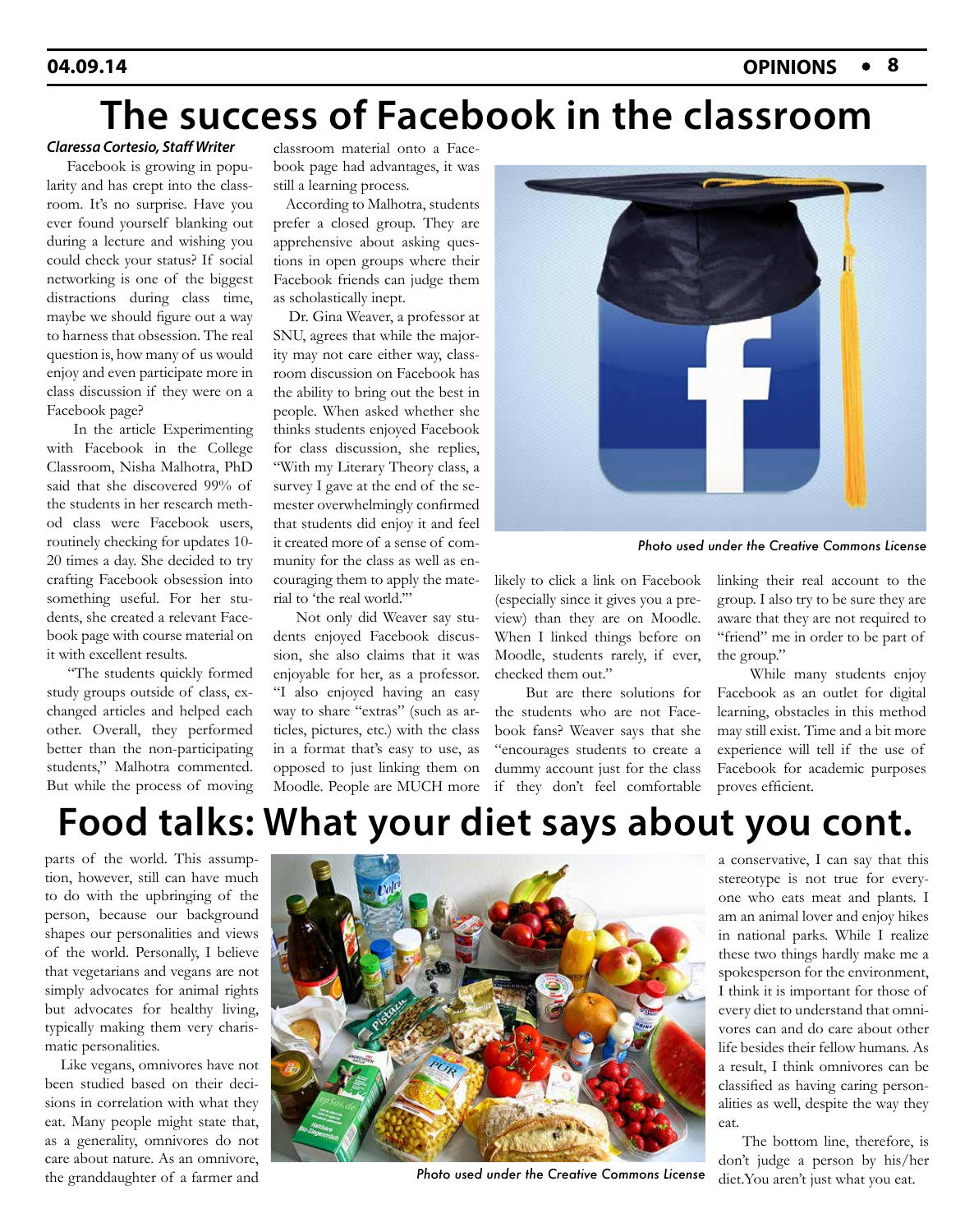## **Going the distance: long distance relationships cont.**

Work on the relationship. Just because you may not see each other every day does not mean the relationship is on hold. Continue to pursue the other person, get to know them, sacrifice for them, do kind and considerate things for them. If you do not give your relationship value and the necessary effort when it is stretched across distance, it will not remain a positive thing.

Enjoy the freedom distance creates. Being away from each other typically frees up a lot of time and energy (and, honestly, mon-

ey) to invest in other things. This doesn't mean totally ignore that faraway boyfriend/girlfriend. However, make the most of your spare time by hanging out with friends, getting to know new people, exploring your city or (if desperate) catching up on homework. Utilizing the extra time you have for something positive and engaging will make the separation less painful. Also, take the opportunity to surprise each other with visits, mail each other fun presents and have Skype dates. As lame as some of that may sound, these things create shared experiences that will help you and your companion bond and remind the other person you are still intentional about your relationship.

Remember it is never forever. The great news about long distance is that it doesn't last. Even though it might feel endless in the moment, eventually, something changes. Someone moves, a job changes, you get married or… something else happens. Either way, you won't be trapped in a long distance romance for the rest of your life.

 However far apart you find yourself from your significant other, there are definitely ways to help minimize the distance. While long distance dating can be tough, it has some real advantages. Separation tends to slow things down, giving you more time to get to know each other without a lot of pressure. Plus, long distance forces you to become really good communicators, a crucial tool in any relationship's success. So, if your sweetheart and you are apart, seize the chance to continue growing together, absence and all.

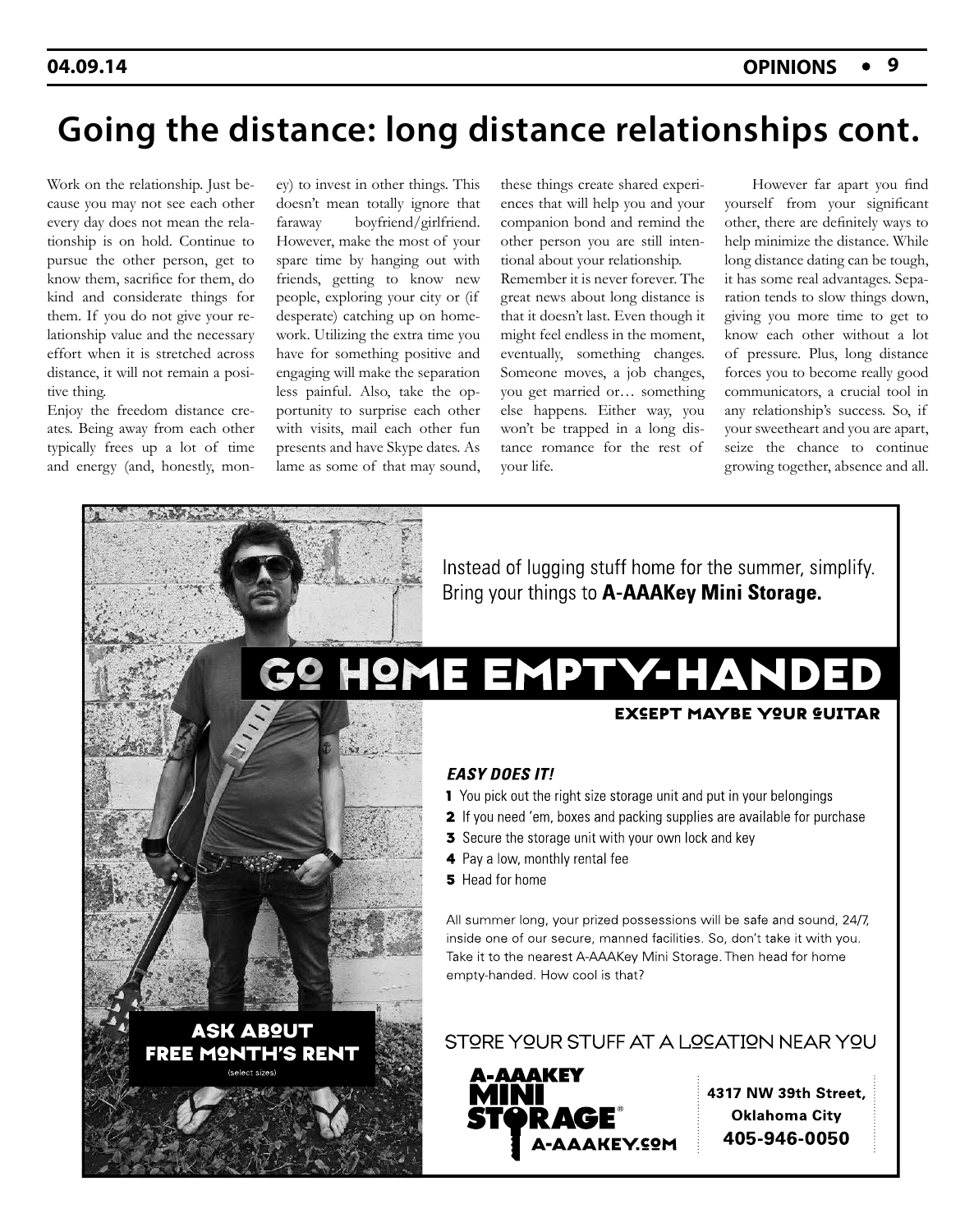## **Love is great, but presents are nice too**

#### *Ronna Fisher, Editor-in-Chief*

 I love presents. I love getting them, but I love giving them more. I love the hunt for the perfect item, the feeling when I've nailed it and my friends faces light up upon reception. Great gift giving doesn't come naturally to everyone, but here are a few tips for when you're feeling particularly generous.

#### **1) Vet your recipient (and his or her friends):**

 Hopefully you already know your gift recipient pretty well, but it never hurts to ask around. I'm always surprised when I realize that I don't even know my best friends' favorite color or candy. It's okay to ask questions to whoever is getting the gift or the surrounding friends. You don't want to buy a friend a chocolate bar only to learn they hate chocolate. Also, if you know your recipients' love language, even better. This doesn't mean gifts are no longer necessary, but if you know a friends' love language is words of affirmation, then invest more in a note or card that goes along with the actual gift.

### **2) Make it personal:**

 Gifts are even better when you know only the recipient would truly appreciate it. If the gift has something to do with a shared experience or inside joke, that can mean so much more than a random dvd or generic card. Try explaining in a note why you picked out that gift, especially if the gift is something that could be seen as generic. For example, I once bought jewelry and nail polish for one friend, explaining in a card that she always looks stylish no matter what. At the same time, I gave a Jane Austen themed memoir and a scarf with a literary quote on it to a lover of Pride and Prejudice, explaining in a note that I hoped the book got her excited to read more Austen. This shows that you were thinking of only that person when you bought the gift. **3) Think of yourself:**

 No, really. Is there something that you know a little more about than others? Do you know music like no other? You could probably make great personalized playlists for friends. Do you know where the best restaurants are? Buy gift cards to unique places or create a restaurant, menu and map book. I have one friend who likes to gift really nice groceries. She frequently wraps up natural and interesting jams or gives her friends a healthier but still tasty replacement of their favorite foods. These gifts are unique and practical. Tap into your unique sources and market those. It's okay if you return to similar gifts time and time again. Many times your friends will be excited when it's their turn to get their version of your go-to gift. **4) Go with a theme:**

 Gift baskets might seem like something reserved for the sick and elderly or church visitors, but themed baskets make great gifts as well. If you know someone who really loves watching movies, gather a movie or redbox gift cards, some microwavable popcorn, some candy, put it all together in a popcorn bowl and voila! You now have yourself a stand-out gift. Spa baskets or craft baskets are also great examples as well.

#### **5) Window Shop/Keep a list/ Pay attention:**

 The best gifts take time. I don't buy the first thing I see but surf the web for interesting gifts, keeping note of multiple ideas before choosing. Sometimes I go to a store with nothing particular in mind except that person and wander around until I stumble upon the perfect gift.

 It's also a good idea to keep some kind of list throughout the year. A lot of times I come across books or products online that instantly remind me of someone else and I'll bookmark it for later.

 If you are really attentive, you can recognize when someone needs or wants something but won't buy it for themselves. One of my best friends once heard me swooning over this watch online. I

*Photo used under the Creative Commons License*

was trying to convince myself not to buy it because it was more money than I was used to spending. She could tell that I really, really wanted it even though I decided not to buy it. Without telling me, she went online right then and bought it for me more than a month before Christmas. I was shocked to receive it as a gift and so appreciative.

 Actual presents aren't always appropriate, but the act of giving and exchanging gifts is such a significant part of our culture that the ability to give a good gift will come in handy. Plus, there are ways to create a quality present without overspending. While I know that there are so many other meaningful ways to show love and compassion, putting the time and thought into the gifts you give can be a wonderful way to show someone how highly you think of them, especially when everyone we know is in college, broke and busy.

*For a few more of my favorite gift-giving strategies, see next week's issue with part two of this article.*

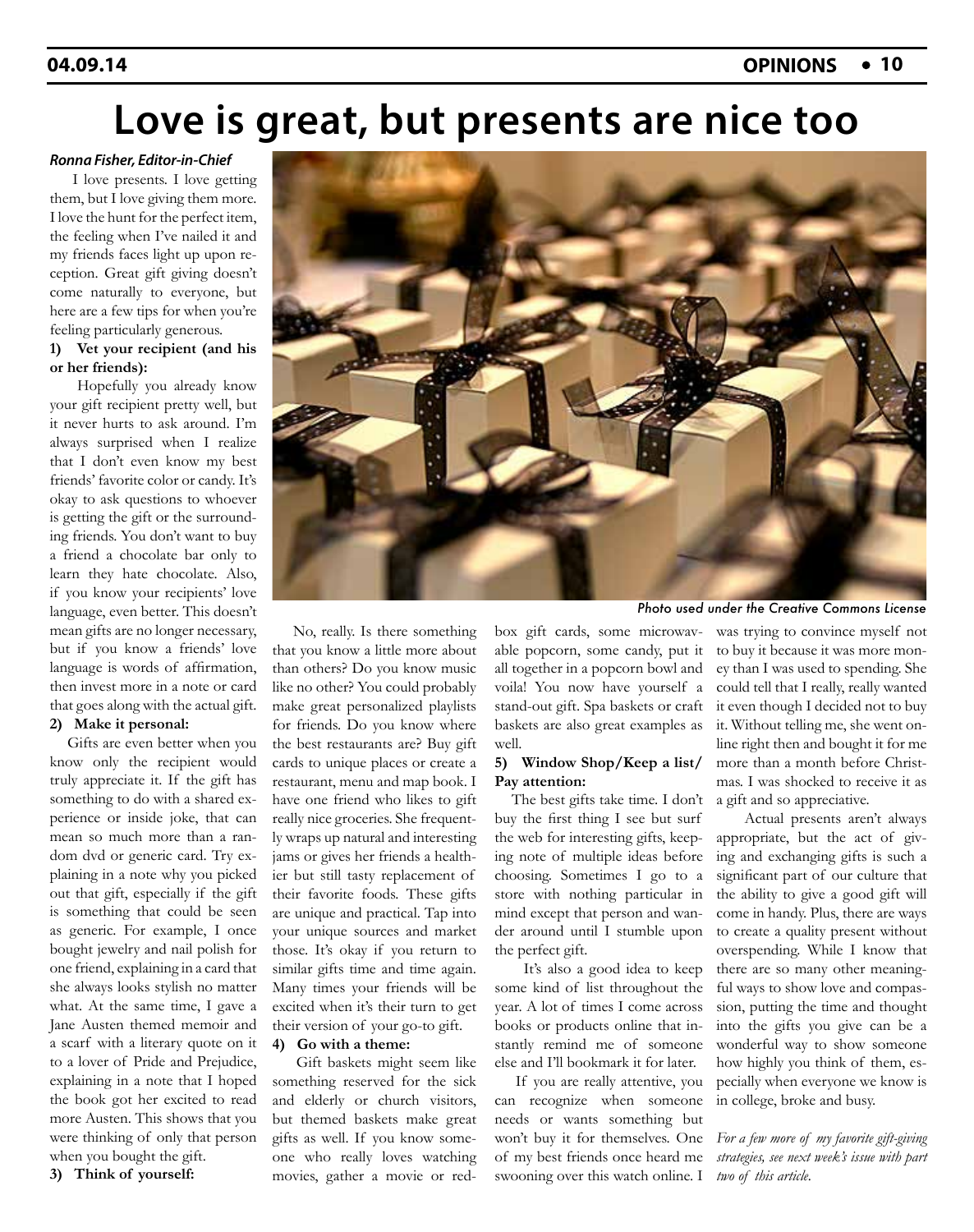# *Arts* ENTERTAINMENT

### TheEcho • April 9, 2014 • Page 11

## **Divergent is Inconclusive**

#### *Claressa Cortesio, Staff Writer*

 There are a million different ways to look at novel-based Divergent (2014). In a future world, where people are divided into factions based on personality, a teenager is warned she is Divergent and will never fit into any one group. When she discovers a conspiracy to destroy all Divergents, her life is threatened. One main focus of this movie was the truth about how fear manipulates people to do terrible and regrettable things to others. We see people divided into groups based on their social and temperamental makeup. The main character Tris, played by Shailene Woodley, struggles when she discovers she does not fit into any of the normal categories and is told to keep quiet. The "inconclusive" test results of Tris was another main focus in the film.This is where I would lump Divergent in with Hunger Games and other 'apocalyptic' types of movies. There seems to be a similarity in their messages about possible future problems with humanity.

 But what does this mean? I have never read the book, so after watching this film for the first time, my mind searched for the



real meaning behind it. In an on-*Photo used under the Creative Commons License*

line review, Andrew Sims summarizes the main plot and describes the struggle of comprehending the movie's message, saying:

 "Divergent follows Tris as she decides to leave her family behind in the Abnegation faction for a more exciting life in Dauntless. Along the way she learns that she is Divergent, meaning she can't fit into one faction. But what does it mean, and why does Jeanine want Divergents to be 'eliminated' from society?"

 If any one aspect of the film was especially odd, it was Kate Winslet

**SNU campus trends**

playing the bad guy, or "bad girl," in this case. It was a bit distracting to see my favorite Titanic star in short blonde hair as Jeanine; almost as distracting as seeing Theo James play a modern day Marlon Brando or "Four." Four acts as Tris' trainer in the "Dauntless" faction. On a positive note, the bond between him and Tris was believable. Throughout the film, they both seemed to harbor a deep connection with each other (wink, wink).

"Fear doesn't shut you down - it wakes you up," Four tells Tris, explaining her destiny and

the manner in which she would be able to help people in need.

It was refreshing to see Tris, as a woman, taking the first "jump" in many risky parts of the film. Her choices guided the action and her representation of bravery in a "Divergent" individual made her all the more attractive. It's no surprise Woodley is a very popular star at the moment. Divergent provides a thoughtprovoking experience, complete with potential dangers of the future, strong female characters (both good and bad) and an endearing romance.

#### *Macy Sliman, Staff Writer*

 Much like the insane mood swings of Oklahoma weather, campus trends are constantly changing. From the season of winter, with its brown riding boots and denim button ups, we move on to have become increasingly popular summer's too short shorts and bro on campus. tanks. Fueled by the increasing use of social media and the close quar-trend is couple hammocking. This

ters of on-campus living, these trends are even harder to keep up with. If you have given up the social media aspect of being an adolescent in the twenty first century, here are a few trends that

One exceedingly well-known

activity is basically socially acceptable PDA. It can be an easy date night or a good excuse to get that cute girl to hang out with you without all the commitment stuff. Take a laptop out there and watch a movie if you are really wanting to blend in. Don't forget your Chocos and longboard.

Another common fad that can

be seen on campus is wearing leggings with that super cute, perfectly fitting t-shirt. Or not so perfectly fitting. This is more of a recent development and will probably be looked at in generations to come like the mullet or the denim suit Justin Timberlake wore to that one award show that one time. The *Continued on page 13*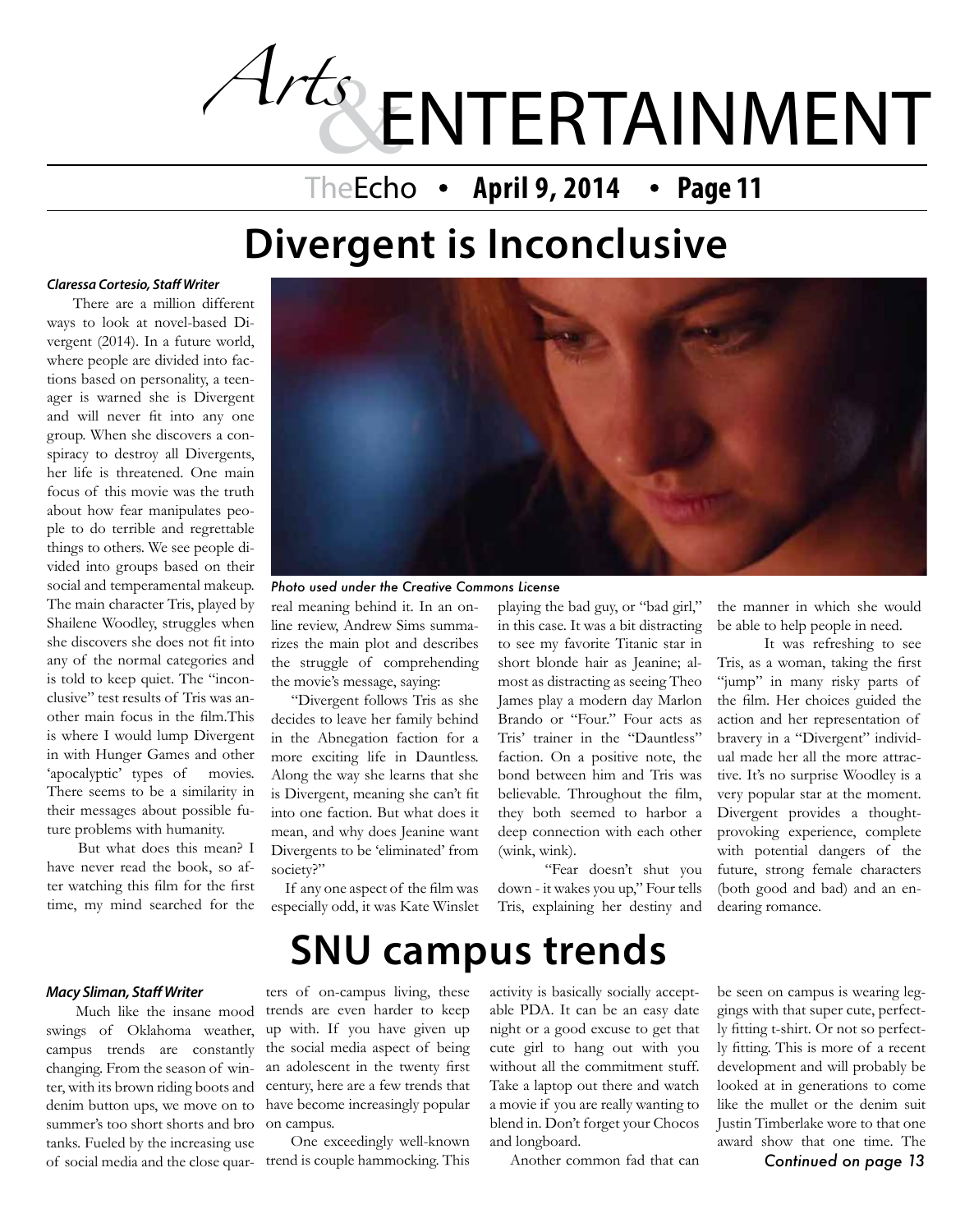## **In review: Mac DeMarco,** *Salad Days*

#### *James Tunnell, Staff Writer*

 There's something to be said for creating a record that is totally innocuous in any way. This is the type of record that could be played at a small party or gathering of friends with no objections in favor of something else. That's the kind of album that Mac DeMarco has created on his most recent offering, Salad Days. And interestingly, Mac's music seems to echo his persona. He's the type of guy that you wouldn't take a second look at if you saw him walking down the street during the Plaza festival or if he was helping you check out at a music store. However, the second he opened his mouth to give you a goofy gap-toothed grin, you would know that there is something more to this dude.

 Salad Days does a nice job of varying its sound throughout the album while still managing to blend well as one cohesive work. The first half of the album is its

most straightforward portion, bouncing along with warbly guitar licks laid over simple bass lines (think a slightly more aloof version of Kurt Vile or Ariel Pink), with most songs moving along at about the same lazy pace. De-Marco's style occasionally ventures into psychedelic territory on songs like "Brother," but it's always contained within tight song structures, avoiding the urge to slip into jam band mode. He does a great job of keeping things fresh throughout, adding little variations of sounds and new elements, like chilly synths and understated xylophone or giddy organs over the course of the album.

 The second half of the album sees DeMarco spreading his wings a bit more stylistically, and the results are solid. Perhaps his most rewarding departure is "Chamber of Reflection," a funky, chillwave effort that wouldn't sound out of place on an album by Toro y Moi



*Photo used under the Creative Commons License*

or Neon Indian. The last track on Salad Days, "Johnny's Odyssey," is an instrumental built around a lilting bass line and alien organ, conjuring images of a listless slacker being beamed up into the alien mothership for

a short stroll through the galaxy. And that's kind of what listening to Salad Days is like. If you'll let it, it can help you drift off into the space of your mind. How far you want to go is up to you, and that's cool with M<sub>ac</sub>

## **In review:** *Noah* **movie controversies**

#### *Brett Smith & Byron Crouch, Staff Writers*

*Note: This article is written with conflicting views in order to explain the conflicting opinions and controversies associated with this film among Christians and nonchristians.*

#### **The Good (Biblically accurate points):**

 The story of Noah is one known by many individuals, Christian and non-Christian. In its most basic form, the story is as follows: God creates the world, the world betrays God, Noah's family stays true to God, God tells Noah he will flood the Earth, God also tells Noah to build an ark, Noah builds the ark for his family and two of every animal, the flood comes, 40 days and 40 nights, the flood goes and the rest is literally history. As a whole, the movie does stay true to this very basic plot, as well as adding

some details and imagery that are quite helpful.

 One theme that is common throughout the movie is the link from Adam and Eve to Noah and his time. It explains the purity of the world before Adam and Eve sinned, and the symbolism of the flaming sword and the flood. Adam and Eve were run out of the garden by a flaming sword. Later, the movie emphasizes that God wanted to purify the world with a flood. This shows a theme that fire destroys, but water cleanses. The movie stays with the creation theme again when it portrays a wonderful animated creation sequence. This scene shows the creation of the universe to the forming of man. It was truly humbling to see the formation of the universe in fast motion.

Just as the story goes, mankind



*Photo used under the Creative Commons License Continued on page 13*